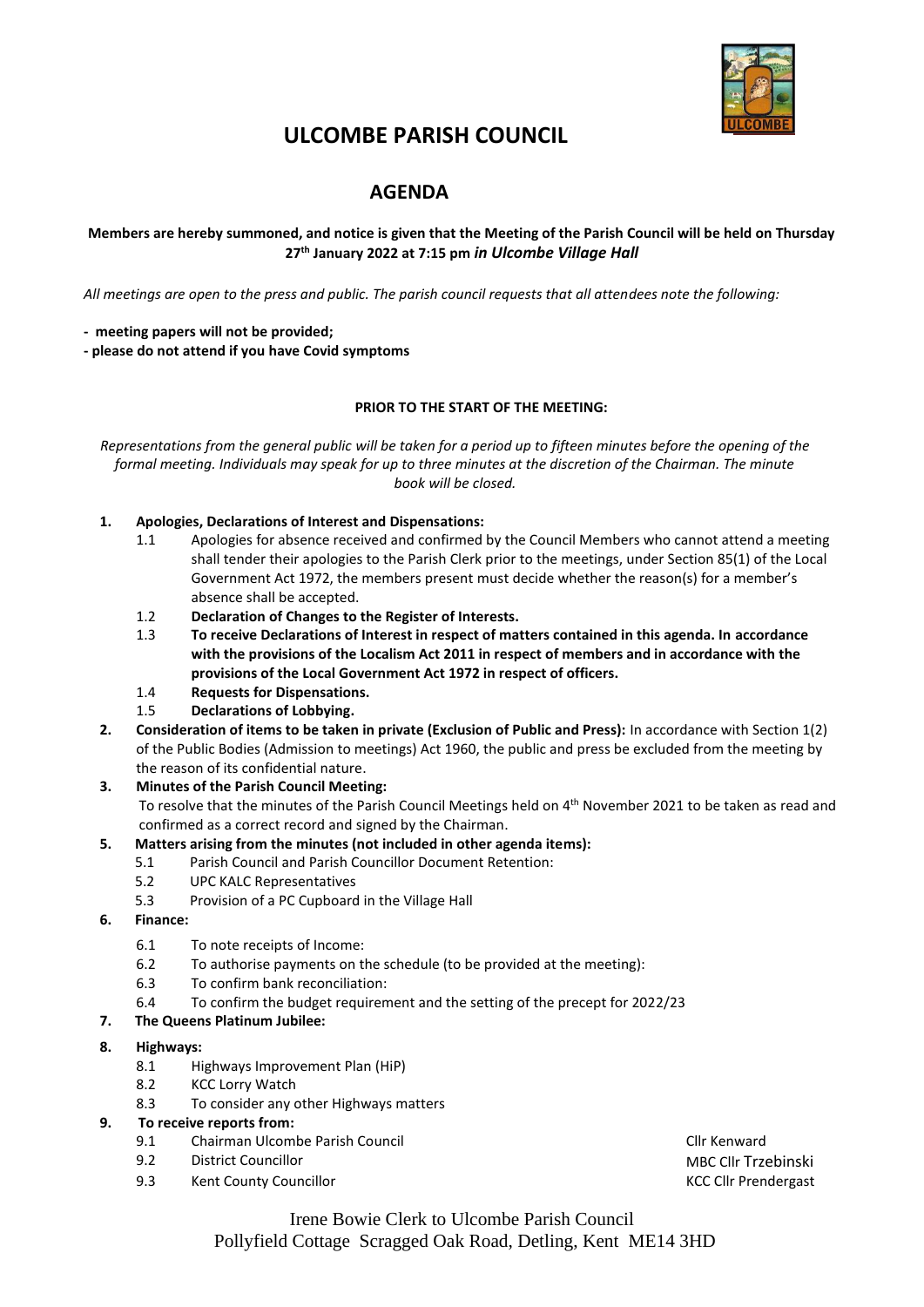- 9.4 Footpath Warden Report R. Banham
- 9.5 Police and Crime Report **PCSO Boyd** PCSO Boyd
- 9.6 KALC CHEES CHEES AND THE CHEES AND THE CHEES AND THE CHEES AND THE CHEES AND THE CHEES
- 9.7 Ulcombe Community Flooding Resilience Group Climate Climate Climate Climate Climate Climate Climate Climate

# **10. Planning:**

- 10.1 To consider the following application/s:
	- 10.1.1 22/500086/FULL Erection of a single storey extension and alterations to fenestration. Abbeywood **Lenham Road Kingswood Maidstone Kent ME17 1LX**
- 10.2 To table planning applications dealt with since last meeting:
	- 10.2.1 21/506746/FULL Erection of a two-storey side extension. **1 Neverend Farm Barns Pye Corner Ulcombe Kent ME17 1EF**
		- 10.2.2 21/506410/FULL Erection of a single storey front extension and installation of timber cladding. **Beaucroft The Street Ulcombe Maidstone Kent ME17 1DR**
		- 10.2.3 21/505774/FULL Conversion and extension of existing building to provide single dwelling with alterations to roof, insertion of solar tiles to South elevation, creation of basement, including alterations to parking and cycle spaces. (Alterations to previously approved: 18/500762/FULL and 20/506157/FULL). **The Old Apple Store On Land Between Forge House And Rock Cottage Pye Corner Ulcombe Kent ME17 1EH UPC No Objection** 21/506262/FULL Erection of a detached garage in front garden (revised scheme: 16/501619/FULL). **Cobdown The Street Ulcombe Maidstone Kent ME17 1DR UPC No Objection**

21/506125/FULL Erection of a single storey rear extension with balcony above and new bifold doors to first floor. **The Oscars Lenham Road Kingswood Maidstone Kent ME17 1LX UPC No Objection**

- 10.3 To receive an update on any outstanding planning applications and results:
	- 10.3.1 21/505250/FULL Demolition of rear conservatory. Erection of single storey rear extension with side and rear canopy, creation of first floor rear extension, including internal and external alterations. *Little Boy Court Boy Court Lane Headcorn Ashford Kent TN27 9LA* Application Permitted
	- 10.3.2 21/505188/FULL Erection of a single storey side extension to house endless swimming pool, master bedroom and shower room, and a single storey rear extension, including alterations to fenestration, garden levels and retaining wall (revised scheme to 20/504371/FULL). *Coachmans Cottage Ulcombe Hill Ulcombe Maidstone Kent ME17 1DN* Application Refused
	- 10.3.3 21/505697/FULL Part retrospective application for erection of detached carriage house with new driveway (amended design of carriage house approved under planning permission 20/505003/FULL) *The Oaks Lenham Road Kingswood Maidstone Kent ME17 1LU* Application Permitted
	- 10.3.4 21/505635/FULL Erection of a two storey rear extension together with first floor side and rear extensions. *Paladin House Lenham Road Kingswood Kent ME17 1LU* Application Permitted
	- 10.3.5 21/505471/SUB Submission of details pursuant to condition 2 (plan showing curtilage of the residential unit) of application 18/505580/PNQCLA. *Little Jubilee Farm Jubilee Corner Stickfast Lane Ulcombe Maidstone Kent ME17 1HA* Application Refused 21/506174/FULL Erection of a single storey front extension together with an annexe. *Oak House The Street Ulcombe Maidstone Kent ME17 1DU*Application Permitted 21/506125/FULL Erection of a single storey rear extension with balcony above and new bifold doors to first floor. *The Oscars Lenham Road Kingswood Maidstone Kent ME17 1LX* Application Permitted
- 10.4 To receive late planning applications and other late planning matters:
- 10.5 To receive feedback from the Pre-Application Working Group:
- 10.6 To consider an approach to MBC Planning re Neverend Farm:

# **11. Recreation Play Area/Car Park:**

- 11.1 To receive the Monthly Inspection Report from Maidstone Borough Council/ parish council and to consider any actions to be taken.
- 11.2 To receive an update and recommendations from the Recreation Committee

Irene Bowie Clerk to Ulcombe Parish Council Pollyfield Cottage Scragged Oak Road, Detling, Kent ME14 3HD

Lingwood/Robinson